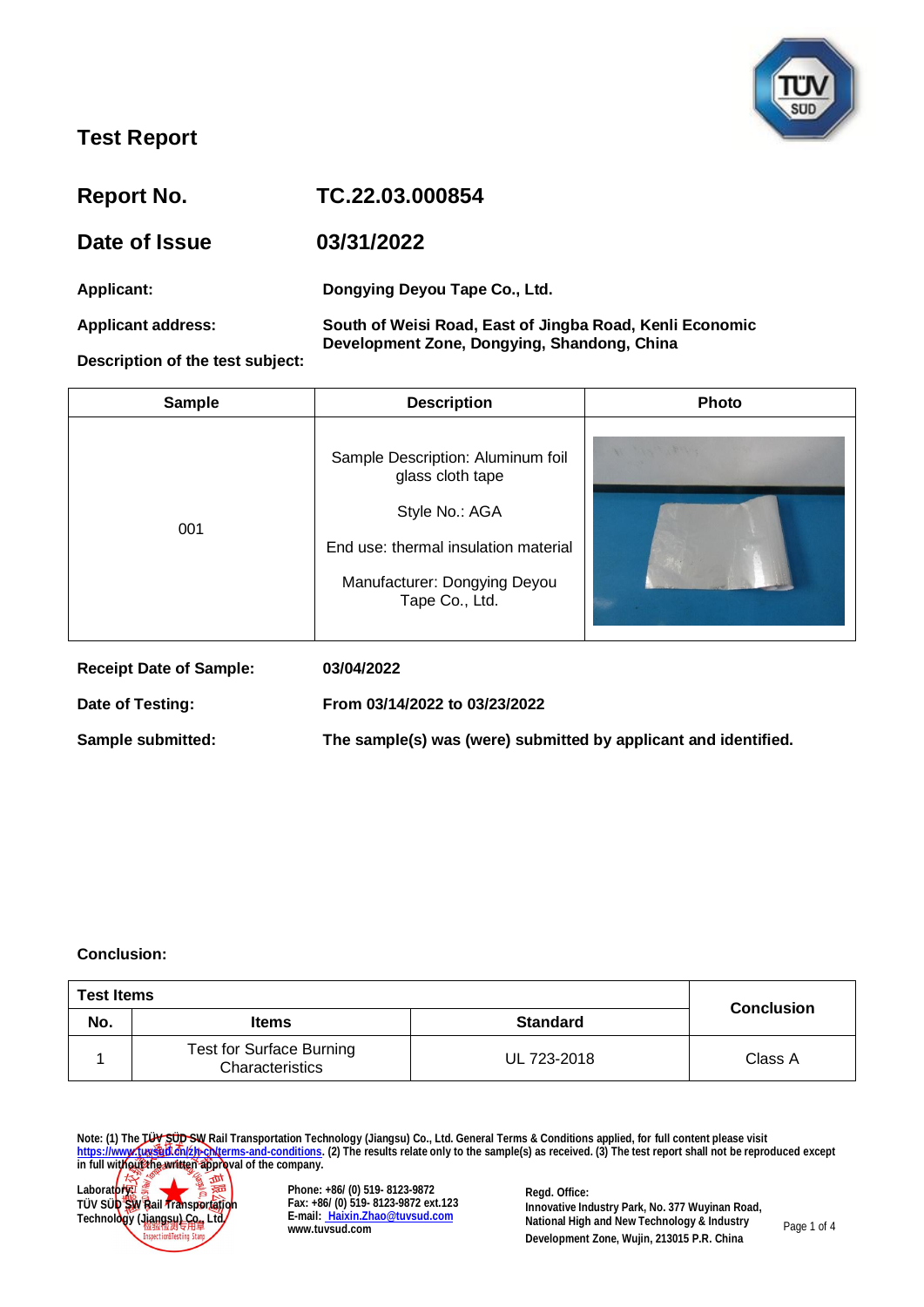

**Report No. TC.22.03.000854**

**Date of Issue 03/31/2022**

## **Test Results**

## **1. UL 723-2018 Standard for Safety for Test for Surface Burning Characteristics of Building Materials**

### **Sample Description:**

| Area density    | $115$ g/m <sup>2</sup>                                                                                                                                                                                                                                                                                                |
|-----------------|-----------------------------------------------------------------------------------------------------------------------------------------------------------------------------------------------------------------------------------------------------------------------------------------------------------------------|
| Exposed face    | Smooth face                                                                                                                                                                                                                                                                                                           |
| Conditioning    | Prior to testing, the sample was conditioned,<br>To a constant weight at a temperature of $(73\pm4)^\circ F(23\pm2.8)^\circ C$ and at a relative<br>humidity of $(50±5)\%$                                                                                                                                            |
| Mounting method | As per client's requirement, the sample was self-adhesive to the substate. The<br>substate is fiber-cement board with a density is $1440 \text{kg/m}^3$ . The test specimen<br>consisted of a total 3 sections of material. The sections were butted together during<br>testing to form the required specimen length. |

### **Results:**

### **Test data and observations:**

| Ignition time:                              | 95 seconds.  |
|---------------------------------------------|--------------|
| Maximum flame spread:                       | $2.0$ ft     |
| Time To Maximum Spread:                     | 192 seconds. |
| Observations of the burning characteristics | No.          |
| Test Duration:                              | 10 minutes.  |
| FS*Time area (ft*min):                      | 16.0         |
| Smoke area (%A*min):                        | 9.7          |
| Heptane smoke area (%A*min):                | 74.2         |

#### **Summary of results:**

| FSI (Flame spread index) | SDI (Smoke developed index) |
|--------------------------|-----------------------------|
|                          |                             |

**Note: (1) The TÜV SÜD SW Rail Transportation Technology (Jiangsu) Co., Ltd. General Terms & Conditions applied, for full content please visit [https://www.tuvsud.cn/zh-cn/terms-and-conditions.](https://www.tuvsud.cn/zh-cn/terms-and-conditions) (2) The results relate only to the sample(s) as received. (3) The test report shall not be reproduced except in full without the written approval of the company.**



**Phone: +86/ (0) 519- 8123-9872 Fax: +86/ (0) 519- 8123-9872 ext.123 E-mail: [Haixin.Zhao@tuvsud.com](mailto: Haixin.Zhao@tuvsud.com) www.tuvsud.com**

**Regd. Office: Innovative Industry Park, No. 377 Wuyinan Road, National High and New Technology & Industry Development Zone, Wujin, 213015 P.R. China**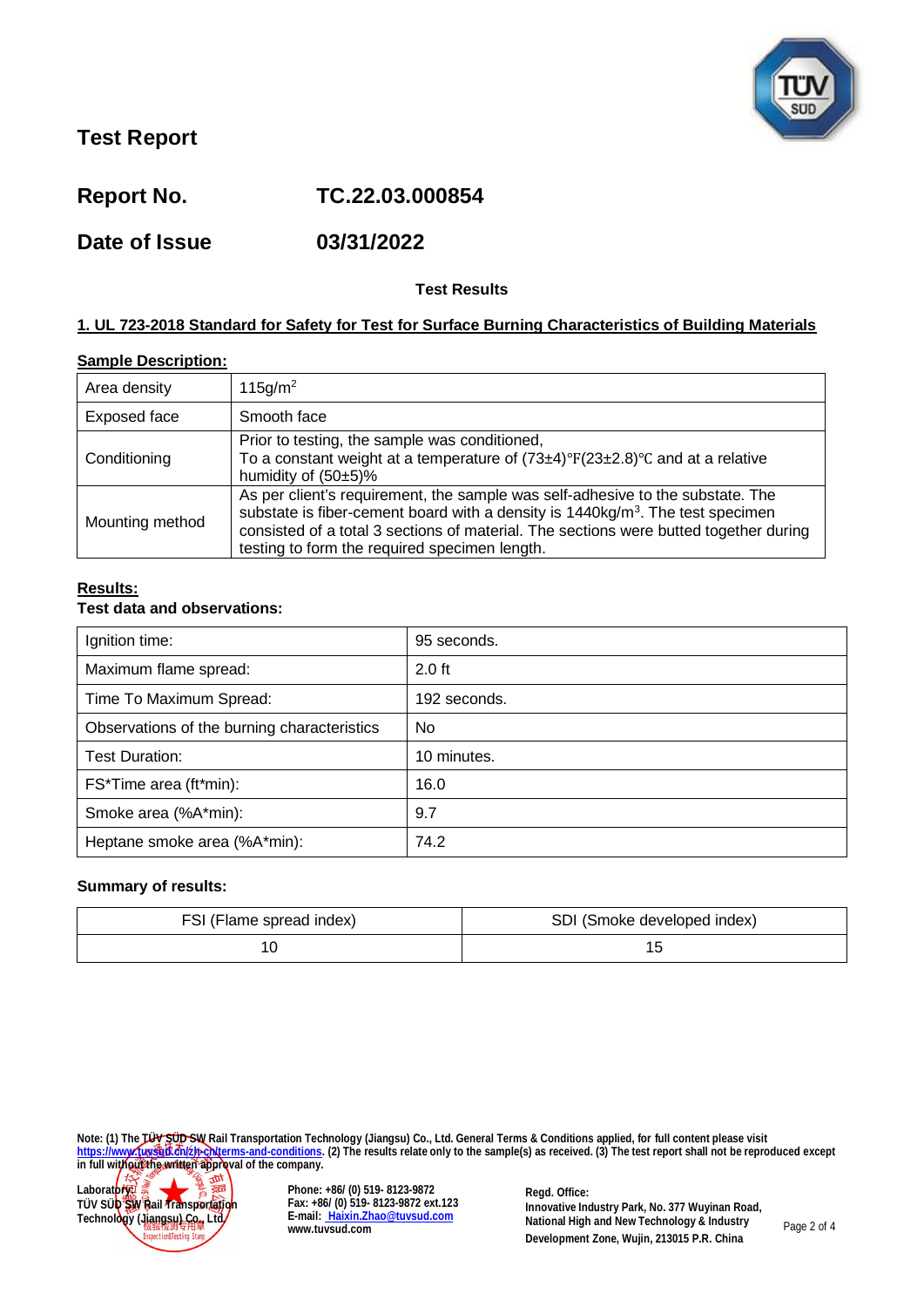

# **Report No. TC.22.03.000854**

## **Date of Issue 03/31/2022**

#### **Rating:**

The National Fire Protection Association Life Safety Code 101 and ICC International Building Code have a means of classifying interior wall and ceiling finish materials with respect to Flame Spread and Smoke Developed when tested in accordance with ASTM E84, Standard Test Method for Surface Burning Characteristics of Building Materials, or UL 723, Standard for Test for Surface Burning Characteristics of Building Material.

The classifications are as follows:

|         | Flame-Spread Index (FSI) | Smoke-developed Index(SDI) |
|---------|--------------------------|----------------------------|
| Class A | $0 - 25$                 | $0 - 450$                  |
| Class B | $26 - 75$                | $0 - 450$                  |
| Class C | 76 - 200                 | $0 - 450$                  |

### **Conclusion:**

In accordance with the interior wall and ceiling finish classification in the National Fire Protection Association Life Safety Code 101 and the ICC International Building Code, the submitted sample meets the requirement of Class A.

#### **GRAPHICAL RESULTS:**



**Figure 1. Flame Spread Chart**

**Note: (1) The TÜV SÜD SW Rail Transportation Technology (Jiangsu) Co., Ltd. General Terms & Conditions applied, for full content please visit [https://www.tuvsud.cn/zh-cn/terms-and-conditions.](https://www.tuvsud.cn/zh-cn/terms-and-conditions) (2) The results relate only to the sample(s) as received. (3) The test report shall not be reproduced except ittps://www.fussedt.org/providents.and-company** (changed) sources in the sample(s) as received. (3) The test report shall not be reproduced except<br>in full without the written approval of the company.



**Phone: +86/ (0) 519- 8123-9872 Fax: +86/ (0) 519- 8123-9872 ext.123 E-mail: [Haixin.Zhao@tuvsud.com](mailto: Haixin.Zhao@tuvsud.com) www.tuvsud.com**

**Regd. Office: Innovative Industry Park, No. 377 Wuyinan Road, National High and New Technology & Industry Development Zone, Wujin, 213015 P.R. China**